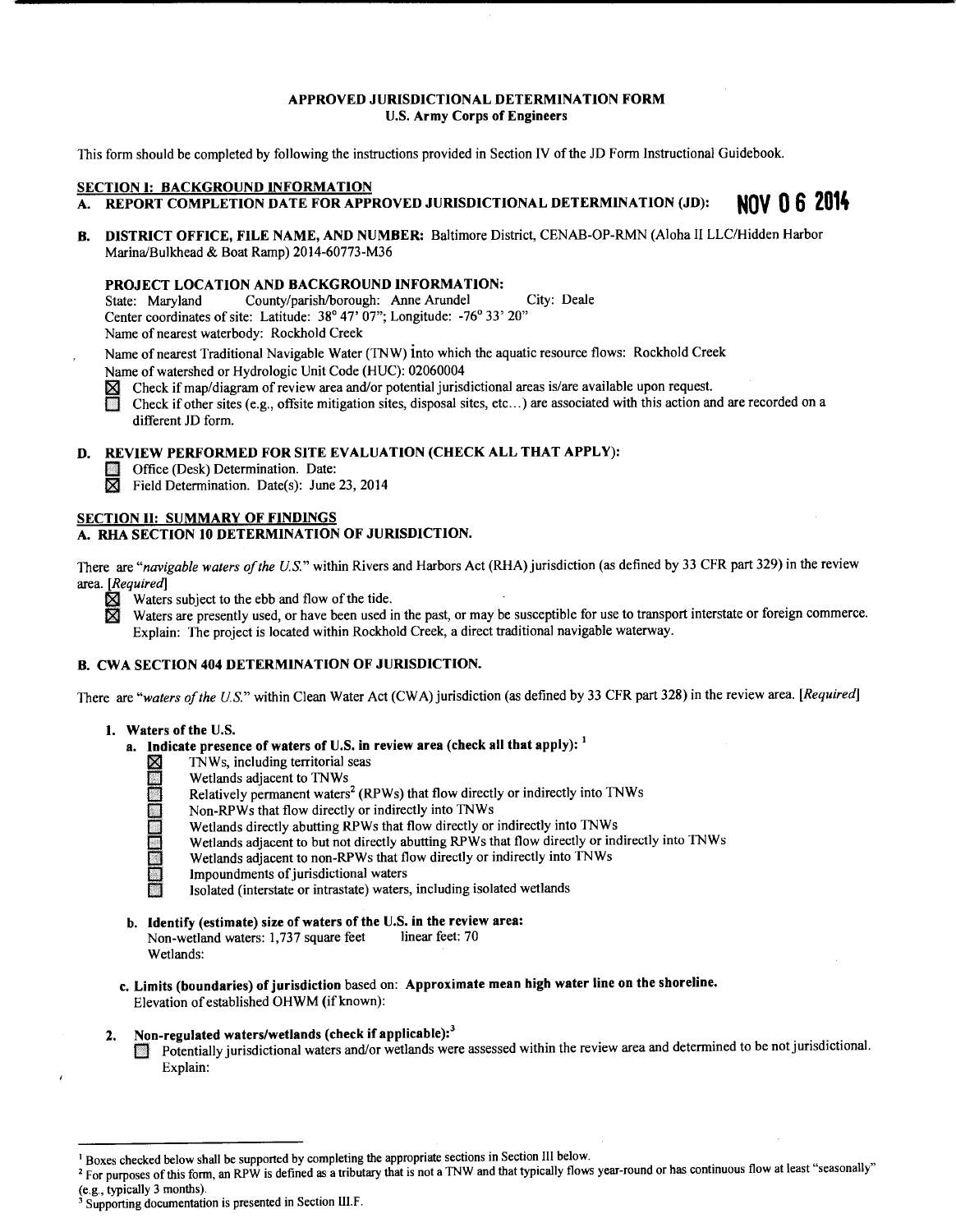## SECTION III: CWA ANALYSIS

## A. TNWs AND WETLANDS ADJACENT TO TNWs

The agencies will assert jurisdiction over TNWs and wetlands adjacent to TNWs. If the aquatic resource is a TNW, complete Section III.A.l and Section III.D.l. only; if the aquatic resource is a wetland adjacent to a TNW, complete Sections III.A.l and 2 and Section III.D.l.; otherwise, see Section III.B below.

#### 1. TNW

Identify TNW: Rockhold Creek

Summarize rationale supporting determination: The project is located within Rockhold Creek, a traditional navigable waterway which is subject to the ebb and flow of the tide and has been used in the past, and is presently used, for transport of interstate or foreign commerce. Under Corps regulations at 33 CFR Part 329.4, navigable waters include all waters subject to the ebb and flow of the tide.

## 2. Wetland adjacent to TNW

Summarize rationale supporting conclusion that wetland is "adjacent": none

# B. CHARACTERISTICS OF TRIBUTARY (THAT IS NOT A TNW) AND ITS ADJACENT WETLANDS (IF ANY):

This section summarizes information regarding characteristics of the tributary and its adjacent wetlands, if any, and it helps determine whether or not the standards for jurisdiction established under *Rapanos* have been met.

The agencies will assert jurisdiction over non-navigable tributaries of TNWs where the tributaries are "relatively permanent waters" (RPWs), i.e. tributaries that typically flow year-round or have continuous flow at least seasonally (e.g., typically 3 months). A wetland that directly abuts an RPW is also jurisdictional. If the aquatic resource is not a TNW, but has year-round (perennial) flow, skip to Section III.D.2. lfthe aquatic resource is a wetland directly abutting a tributary with perennial flow, skip to Section III.D.4.

A wetland that is adjacent to but that does not directly abut an RPW requires a significant nexus evaluation. Corps districts and EPA regions will include in the record any available information that documents the existence of a significant nexus between a relatively permanent tributary that is not perennial (and its adjacent wetlands if any) and a traditional navigable water, even though a significant nexus finding is not required as a matter of law.

If the waterbody<sup>4</sup> is not an RPW, or a wetland directly abutting an RPW, a JD will require additional data to determine if the waterbody has a significant nexus with a TNW. If the tributary has adjacent wetlands, the significant nexus evaluation must consider the tributary in combination with all of its adjacent wetlands. This significant nexus evaluation that combines, for analytical purposes, the tributary and all of its adjacent wetlands is used whether the review area identified in the JD request is the tributary, or its adjacent wetlands, or both. If the JD covers a tributary with adjacent wetlands, complete Section III.B.l for the tributary, Section III.B.2 for any onsite wetlands, and Section III.B.3 for all wetlands adjacent to that tributary, both onsite and offsite. The determination whether a significant nexus exists is determined in Section III.C below.

- 1. Characteristics of non-TNWs that flow directly or indirectly into TNW
	-
	- (i) General Area Conditions:<br>Watershed size: Pick List Watershed size: **Pick List**<br>Drainage area: **Pick List** Drainage area: Average annual rainfall: inches Average annual snowfall: inches
	- (ii) Physical Characteristics:
		- (a) Relationship with TNW:
			- Tributary flows directly into TNW.  $\Box$  Tributary flows through Pick List tributaries before entering TNW.

Project waters are **Pick List** river miles from TNW. Project waters are **Pick List** river miles from RPW. Project waters are **Pick List** aerial (straight) miles from TNW. Project waters are **Pick List** aerial (straight) miles from RPW. Project waters cross or serve as state boundaries. Explain:

<sup>&</sup>lt;sup>4</sup> Note that the Instructional Guidebook contains additional information regarding swales, ditches, washes, and erosional features generally and in the arid West.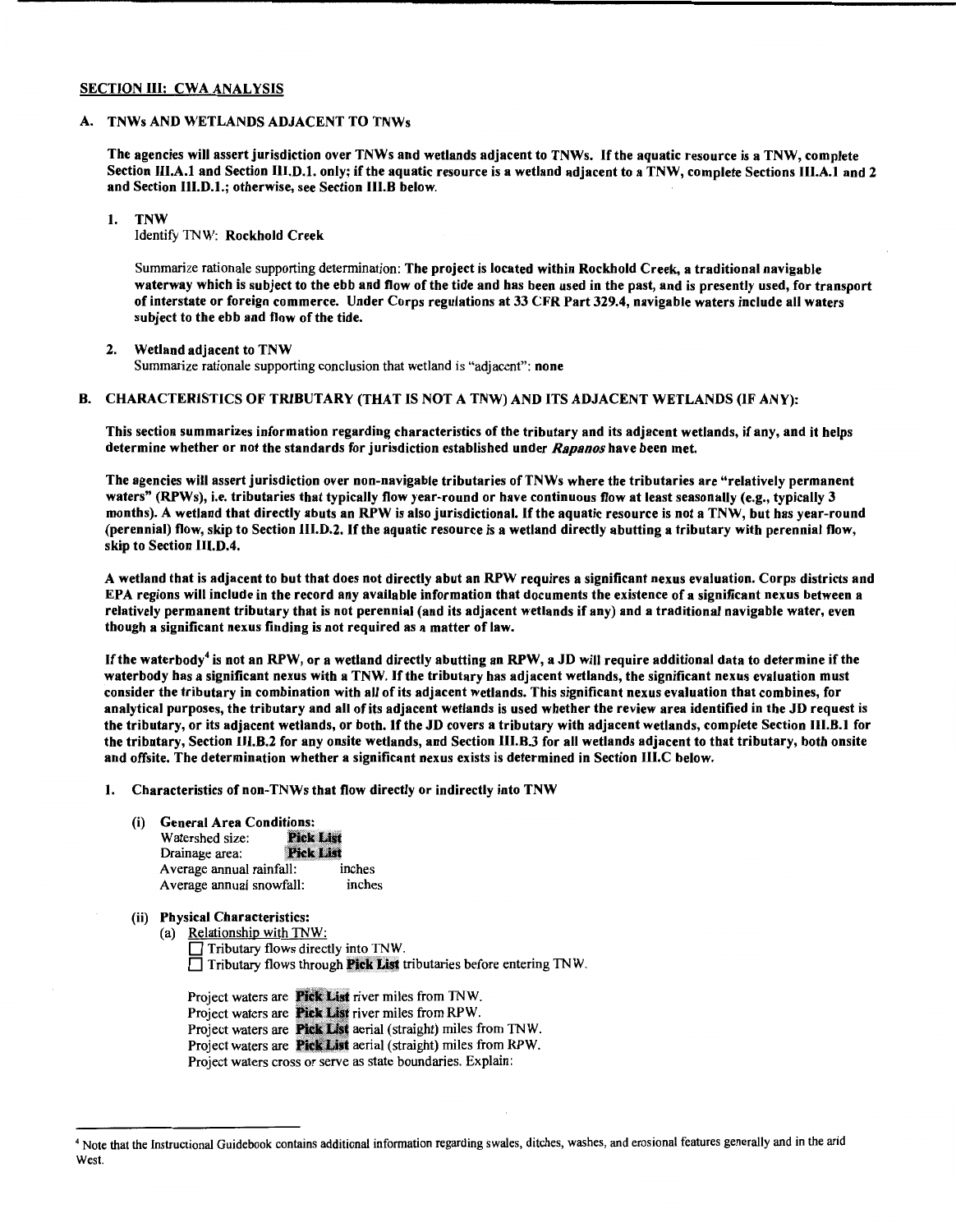Identify flow route to  $TW^5$ : Tributary stream order, if known:

 $\bar{\beta}$ 

|  | (b) General Tributary Characteristics (check all that apply):<br>Tributary is:<br>Natural<br>Artificial (man-made). Explain:<br>Manipulated (man-altered). Explain:                                                                                                                                                                                                                                                                                                                                                                                                                                                                                   |
|--|-------------------------------------------------------------------------------------------------------------------------------------------------------------------------------------------------------------------------------------------------------------------------------------------------------------------------------------------------------------------------------------------------------------------------------------------------------------------------------------------------------------------------------------------------------------------------------------------------------------------------------------------------------|
|  | <b>Tributary</b> properties with respect to top of bank (estimate):<br>Average width:<br>feet<br>Average depth:<br>feet<br>Average side slopes: Pick List.                                                                                                                                                                                                                                                                                                                                                                                                                                                                                            |
|  | Primary tributary substrate composition (check all that apply):<br>$\Box$ Silts<br>Sands<br>Concrete<br>Muck<br>Cobbles<br>Gravel<br>Vegetation. Type/% cover:<br><b>Bedrock</b><br>Other. Explain:                                                                                                                                                                                                                                                                                                                                                                                                                                                   |
|  | Tributary condition/stability [e.g., highly eroding, sloughing banks]. Explain:<br>Presence of run/riffle/pool complexes. Explain:<br>Tributary geometry: Pick List<br>$\frac{0}{0}$<br>Tributary gradient (approximate average slope):                                                                                                                                                                                                                                                                                                                                                                                                               |
|  | $(c)$ Flow:<br>Tributary provides for: Pick List<br>Estimate average number of flow events in review area/year: Pick List<br>Describe flow regime:<br>Other information on duration and volume:                                                                                                                                                                                                                                                                                                                                                                                                                                                       |
|  | Surface flow is: Pick List. Characteristics:                                                                                                                                                                                                                                                                                                                                                                                                                                                                                                                                                                                                          |
|  | Subsurface flow: Pick List. Explain findings:<br>$\Box$ Dye (or other) test performed:                                                                                                                                                                                                                                                                                                                                                                                                                                                                                                                                                                |
|  | Tributary has (check all that apply):<br>$\Box$ Bed and banks<br>OHWM <sup>6</sup> (check all indicators that apply):<br>the presence of litter and debris<br>clear, natural line impressed on the bank<br>destruction of terrestrial vegetation<br>changes in the character of soil<br>the presence of wrack line<br>shelving<br>sediment sorting<br>vegetation matted down, bent, or absent<br>leaf litter disturbed or washed away<br>scour<br>multiple observed or predicted flow events<br>sediment deposition<br>abrupt change in plant community<br>water staining<br>$\Box$ other (list):<br>$\Box$ Discontinuous OHWM. <sup>7</sup> Explain: |
|  | If factors other than the OHWM were used to determine lateral extent of CWA jurisdiction (check all that apply):<br>Mean High Water Mark indicated by:<br>High Tide Line indicated by:<br>U<br>survey to available datum;<br>$\Box$ oil or scum line along shore objects<br>fine shell or debris deposits (foreshore)<br>physical markings;<br>□ vegetation lines/changes in vegetation types.<br>physical markings/characteristics<br>tidal gauges<br>other (list):                                                                                                                                                                                  |
|  | (iii) Chemical Characteristics:<br>Characterize tributary (e.g., water color is clear, discolored, oily film; water quality; general watershed characteristics, etc.).<br>Explain:<br>Identify specific pollutants, if known:                                                                                                                                                                                                                                                                                                                                                                                                                         |

<sup>&</sup>lt;sup>5</sup> Flow route can be described by identifying, e.g., tributary a, which flows through the review area, to flow into tributary b, which then flows into TNW.<br><sup>6</sup>A natural or man-made discontinuity in the OHWM does not neces the OHWM has been removed by development or agricultural practices). Where there is a break in the OHWM that is unrelated to the waterbody's flow regime (e.g., flow over a rock outcrop or through a culvert), the agencies will look for indicators of flow above and below the break.<br><sup>7</sup>Ibid.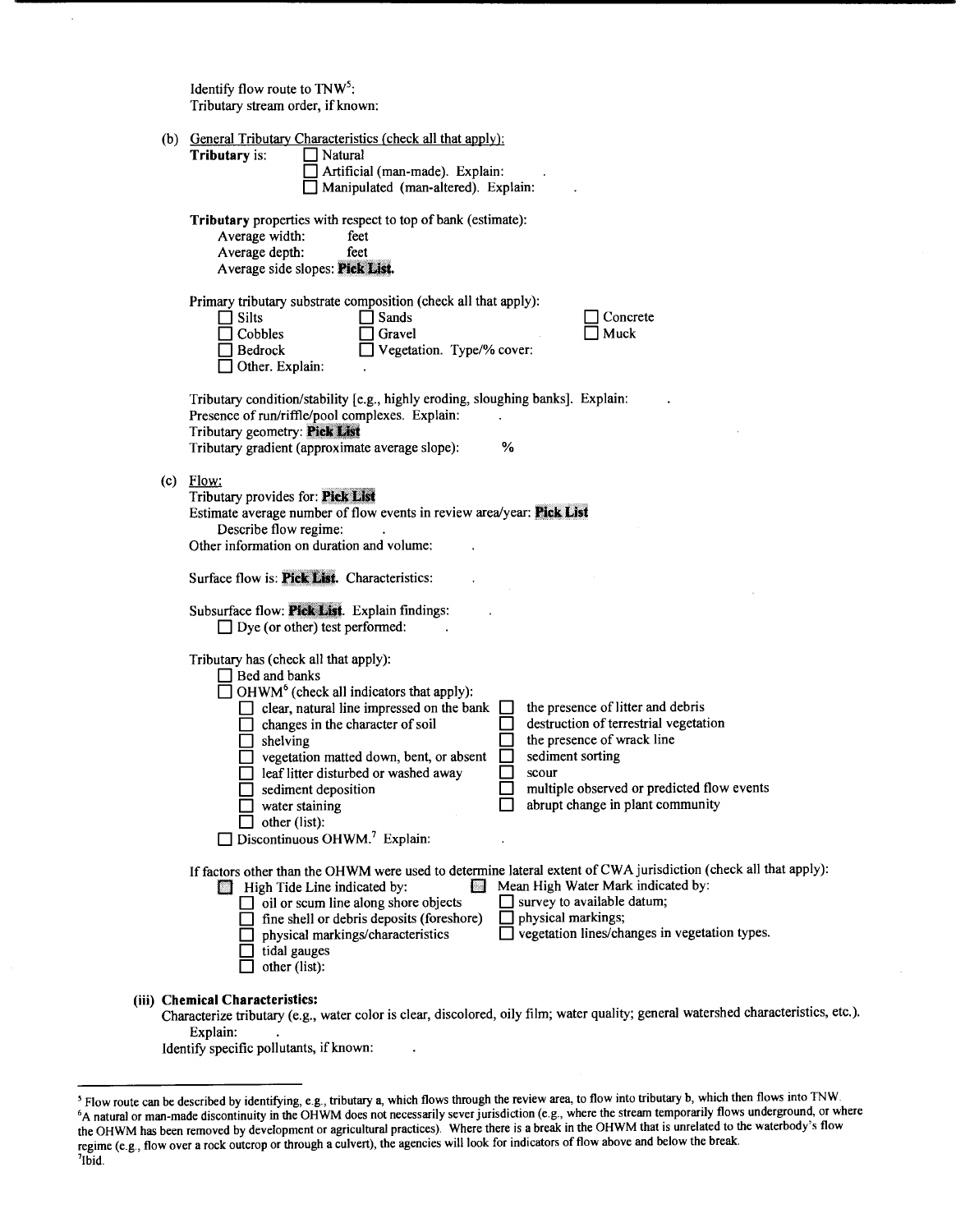#### (iv) Biological Characteristics. Channel supports (check all that apply):

- $\Box$  Riparian corridor. Characteristics (type, average width):
	- Wetland fringe. Characteristics:
- $\Box$  Habitat for:
	- D Federally Listed species. Explain findings:
	- $\Box$  Fish/spawn areas. Explain findings:
	- $\Box$  Other environmentally-sensitive species. Explain findings:
	- $\Box$  Aquatic/wildlife diversity. Explain findings:

## 2. Characteristics of wetlands adjacent to non-TNW that flow directly or indirectly into TNW

# (i) Physical Characteristics:

- (a) General Wetland Characteristics: Properties: Wetland size: acres Wetland type. Explain: Wetland quality. Explain: Project wetlands cross or serve as state boundaries. Explain:
- (b) General Flow Relationship with Non-TNW: Flow is: **Pick List**. Explain:

Surface flow is: Pick List Characteristics:

Subsurface flow: Pick List. Explain findings:  $\Box$  Dye (or other) test performed:

- (c) Wetland Adjacency Determination with Non-TNW:
	- $\Box$  Directly abutting
	- $\Box$  Not directly abutting
		- Discrete wetland hydrologic connection. Explain:
		- $\Box$  Ecological connection. Explain:
		- Separated by berm/barrier. Explain:

# (d) Proximity (Relationship) to TNW

Project wetlands are Pick List river miles from TNW. Project waters are Pick List aerial (straight) miles from TNW. Flow is from: Pick List. Estimate approximate location of wetland as within the **Pick List** floodplain.

#### (ii) Chemical Characteristics:

Characterize wetland system (e.g., water color is clear, brown, oil film on surface; water quality; general watershed characteristics; etc.). Explain:

Identify specific pollutants, if known:

#### (iii) Biological Characteristics. Wetland supports (check all that apply):

- D Riparian buffer. Characteristics (type, average width):
	- Vegetation type/percent cover. Explain:
- $\Box$  Habitat for:
	- $\Box$  Federally Listed species. Explain findings:
	- $\Box$  Fish/spawn areas. Explain findings:
	- D Other environmentally-sensitive species. Explain findings:
	- $\Box$  Aquatic/wildlife diversity. Explain findings:

# 3. Characteristics of all wetlands adjacent to the tributary (if any)

All wetland(s) being considered in the cumulative analysis: Pick List Approximately ( ) acres in total are being considered in the cumulative analysis.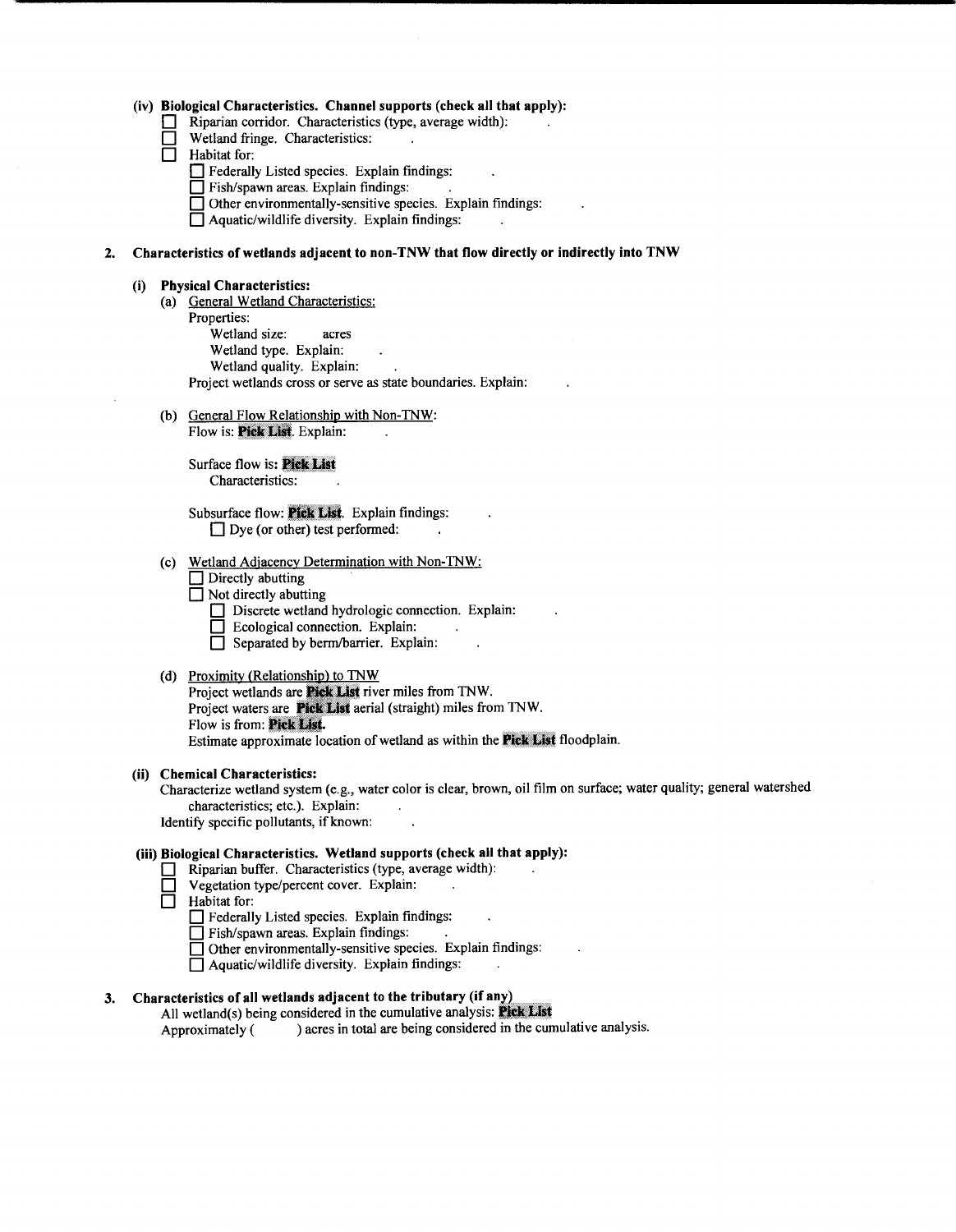For each wetland, specify the following:

Directly abuts? (Y/N) Size (in acres) Directly abuts? (Y/N) Size (in acres)

Summarize overall biological, chemical and physical functions being performed:

# C. SIGNIFICANT NEXUS DETERMINATION

A significant nexus analysis will assess the flow characteristics and functions of the tributary itself and the functions performed by any wetlands adjacent to the tributary to determine if they significantly affect the chemical, physical, and biological integrity of a TNW. For each of the following situations, a significant nexus exists if the tributary, in combination with all of its adjacent wetlands, has more than a speculative or insubstantial effect on the chemical, physical and/or biological integrity of a TNW. Considerations when evaluating significant nexus include, but are not limited to the volume, duration, and frequency of the flow of water in the tributary and its proximity to a TNW, and the functions performed by the tributary and all its adjacent wetlands. It is not appropriate to determine significant nexus based solely on any specific threshold of distance (e.g. between a tributary and its adjacent wetland or between a tributary and the TNW). Similarly, the fact an adjacent wetland lies within or outside of a floodplain is not solely determinative of significant nexus.

#### Draw connections between the features documented and the effects on the TNW, as identified in the Rapanos Guidance and discussed in the Instructional Guidebook. Factors to consider include, for example:

- Does the tributary, in combination with its adjacent wetlands (if any), have the capacity to carry pollutants or flood waters to TNWs, or to reduce the amount of pollutants or flood waters reaching a TNW?
- Does the tributary, in combination with its adjacent wetlands (if any), provide habitat and lifecycle support functions for fish and other species, such as feeding, nesting, spawning, or rearing young for species that are present in the TNW?
- Does the tributary, in combination with its adjacent wetlands (if any), have the capacity to transfer nutrients and organic carbon that support downstream foodwebs?
- Does the tributary, in combination with its adjacent wetlands (if any), have other relationships to the physical, chemical, or biological integrity of the TNW?

## Note: the above list of considerations is not inclusive and other functions observed or known to occur should be documented below:

- 1. Significant nexus findings for non-RPW that has no adjacent wetlands and flows directly or indirectly into TNWs. Explain findings of presence or absence of significant nexus below, based on the tributary itself, then go to Section III.D:
- 2. Significant nexus findings for non-RPW and its adjacent wetlands, where the non-RPW flows directly or indirectly into TNWs. Explain findings of presence or absence of significant nexus below, based on the tributary in combination with all of its adjacent wetlands, then go to Section Ill.D:
- 3. Significant nexus findings for wetlands adjacent to an RPW but that do not directly abut the RPW. Explain findings of presence or absence of significant nexus below, based on the tributary in combination with all of its adjacent wetlands, then go to Section III.D:

## D. DETERMINATIONS OF JURISDICTIONAL FINDINGS. THE SUBJECT WATERS/WETLANDS ARE (CHECK ALL THAT APPLY):

1. TNWs and Adjacent Wetlands. Check all that apply and provide size estimates in review area:  $\boxtimes$  TNWs: 1,737 square feet linear feet: 70 **E** Wetlands adjacent to TNWs: acres.

# 2. RPWs that flow directly or indirectly into TNWs.

- Tributaries of TNWs where tributaries typically flow year-round are jurisdictional. Provide data and rationale indicating that tributary is perennial:
- Tributaries of TNW where tributaries have continuous flow "seasonally" (e.g., typically three months each year) are jurisdictional. Data supporting this conclusion is provided at Section Ill.B. Provide rationale indicating that tributary flows seasonally: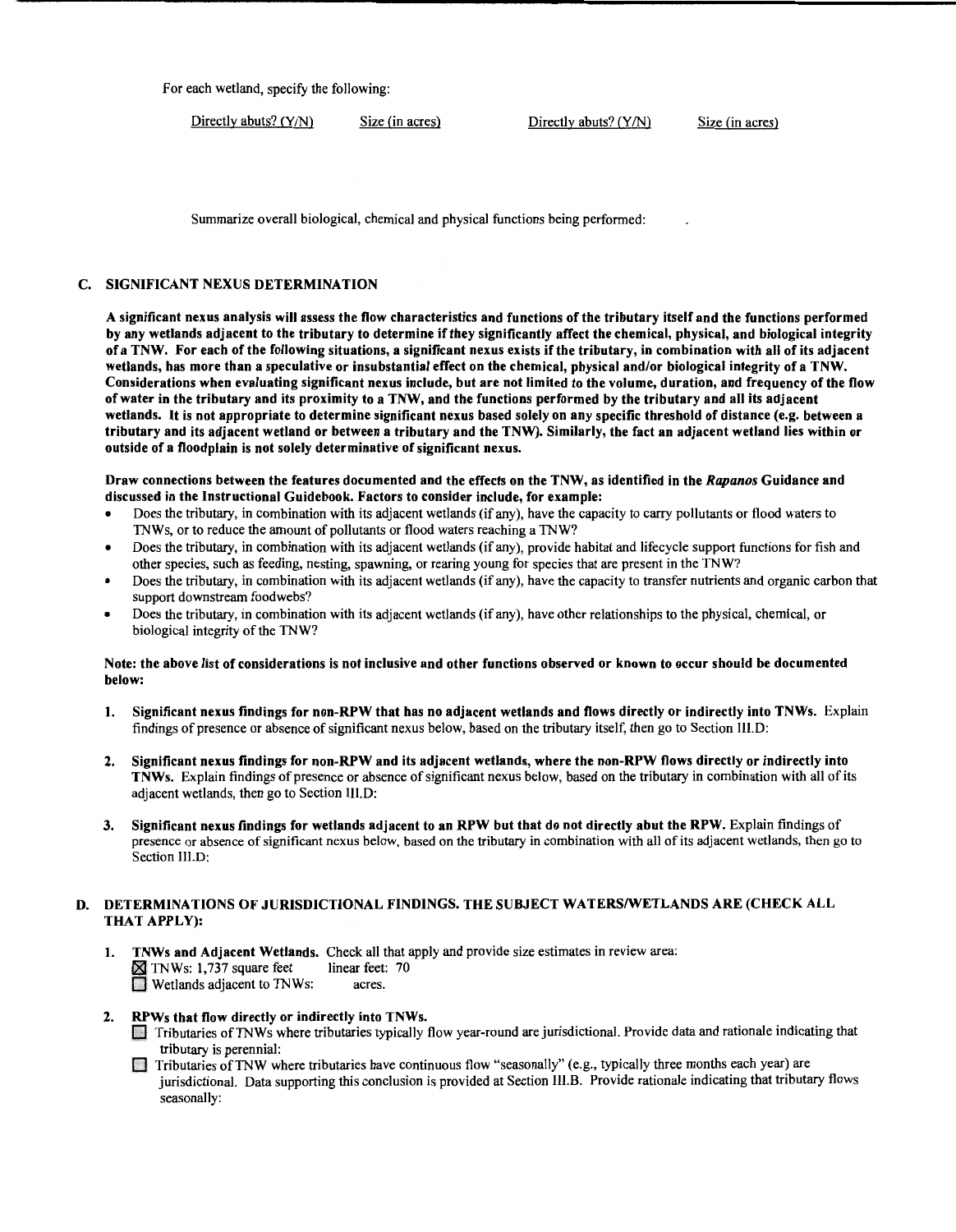Provide estimates for jurisdictional waters in the review area (check all that apply):

- Tributary waters: linear feet width  $(f)$ .<br>Other non-wetland waters: acres.
- Other non-wetland waters: Identify type(s) of waters:

# 3. Non-RPWs<sup>8</sup> that flow directly or indirectly into TNWs.

Waterbody that is not a TNW or an RPW, but flows directly or indirectly into a TNW, and it has a significant nexus with a TNW is jurisdictional. Data supporting this conclusion is provided at Section III. C.

Provide estimates for jurisdictional waters within the review area (check all that apply):

- Tributary waters: linear feet width  $(ft)$ .<br>Other non-wetland waters: acres.
	- Other non-wetland waters: acres.
		- Identify type(s) of waters:

# 4. Wetlands directly abutting an RPW that flow directly or indirectly into TNWs.

Wetlands directly abut RPW and thus are jurisdictional as adjacent wetlands.

- 0 Wetlands directly abutting an RPW where tributaries typically flow year-round. Provide data and rationale indicating that tributary is perennial in Section III.D.2, above. Provide rationale indicating that wetland is directly abutting an RPW:
- 0 Wetlands directly abutting an RPW where tributaries typically flow "seasonally." Provide data indicating that tributary is seasonal in Section III.B and rationale in Section III.D.2, above. Provide rationale indicating that wetland is directly abutting an RPW:

Provide acreage estimates for jurisdictional wetlands in the review area: acres.

- 5. Wetlands adjacent to but not directly abutting an RPW that flow directly or indirectly into TNWs.
	- Wetlands that do not directly abut an RPW, but when considered in combination with the tributary to which they are adjacent and with similarly situated adjacent wetlands, have a significant nexus with a TNW are jurisidictional. Data supporting this conclusion is provided at Section III.C.

Provide acreage estimates for jurisdictional wetlands in the review area: acres.

# Wetlands adjacent to non-RPWs that flow directly or indirectly into TNWs.

Wetlands adjacent to such waters, and have when considered in combination with the tributary to which they are adjacent and with similarly situated adjacent wetlands, have a significant nexus with a TNW are jurisdictional. Data supporting this conclusion is provided at Section III.C.

Provide estimates for jurisdictional wetlands in the review area: acres.

# 7. Impoundments of jurisdictional waters.<sup>9</sup>

- As a general rule, the impoundment of a jurisdictional tributary remains jurisdictional.
- **Demonstrate that impoundment was created from "waters of the U.S.," or**
- Demonstrate that water meets the criteria for one of the categories presented above (1-6), or
- **Demonstrate that water is isolated with a nexus to commerce (see E below).**

## E. ISOLATED [INTERSTATE OR INTRA-STATE] WATERS, INCLUDING ISOLATED WETLANDS, THE USE, DEGRADATION OR DESTRUCTION OF WHICH COULD AFFECT INTERSTATE COMMERCE, INCLUDING ANY SUCH WATERS (CHECK ALL THAT APPLY):<sup>10</sup>

- which are or could be used by interstate or foreign travelers for recreational or other purposes.<br>
Form which fish or shellfish are or could be taken and sold in interstate or foreign commerce.
- **1** from which fish or shellfish are or could be taken and sold in interstate or foreign commerce.<br>which are or could be used for industrial purposes by industries in interstate commerce.<br>Interstate isolated waters. Explai
	- which are or could be used for industrial purposes by industries in interstate commerce.
- Interstate isolated waters. Explain:
- Other factors. Explain:

# Identify water body and summarize rationale supporting determination:

<sup>&</sup>lt;sup>8</sup>See Footnote # 3.<br><sup>9</sup> To complete the analysis refer to the key in Section III.D.6 of the Instructional Guidebook.<br><sup>10</sup> Prior to asserting or declining CWA jurisdiction based solely on this category, Corps Districts wil review consistent with the process described in the Corps/EPA *Memorandum Regarding CWA Act Jurisdiction Following Rapanos.*